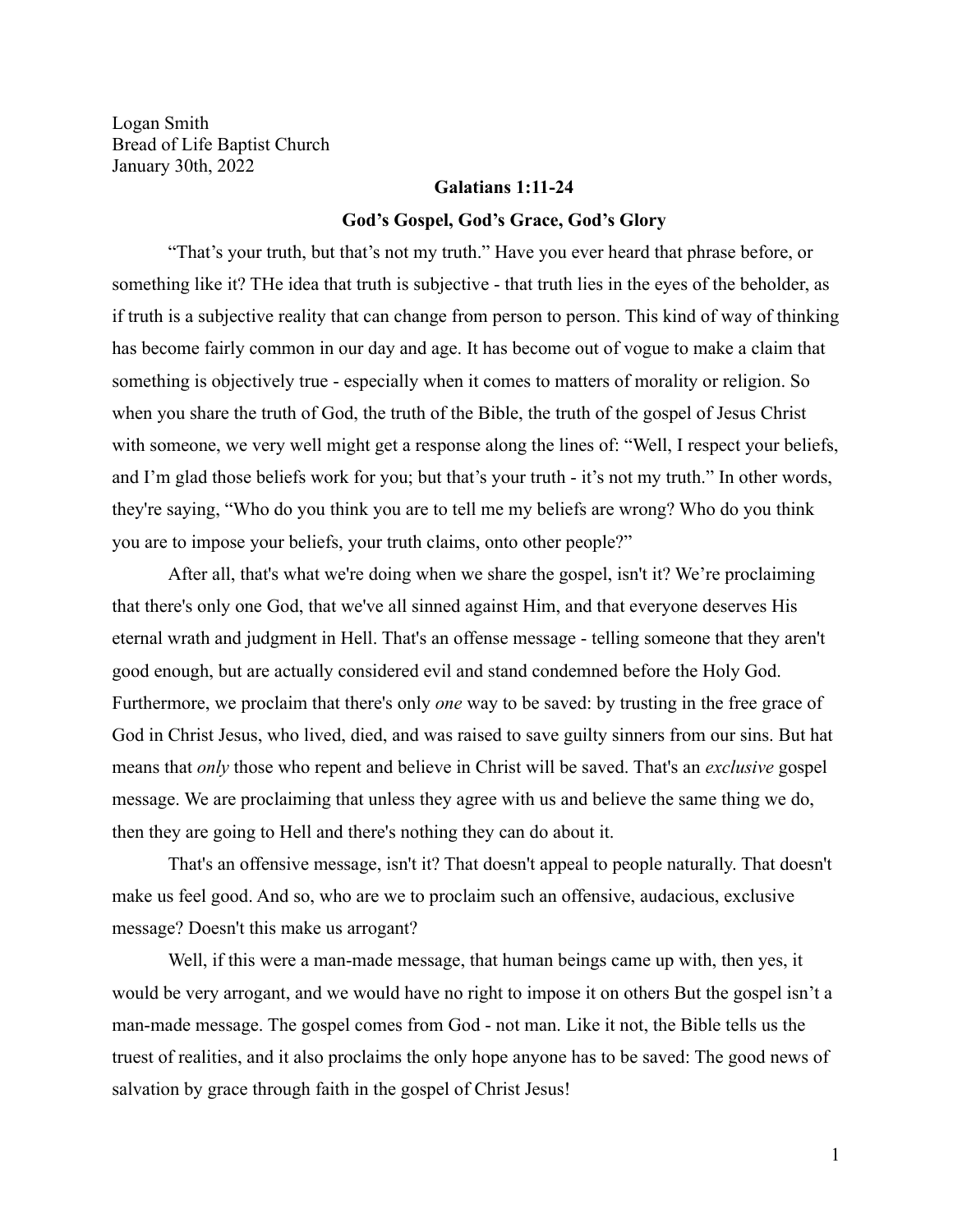That's exactly what we see in our text this morning: *Galatians 1:11-24*. Paul claims boldly that this gospel is not man-made - not by Paul or anyone else. He tells us that he received his gospel and his apostleship directly from Christ! Then he backs up this claim through the testimony of his conversion and early ministry. And along the way, we not only see the divine authority of this gospel message, but we also see the incredible, glorious power of God's grace at work in this gospel. And those two points are exactly what I want us to see from this text this morning: 1. First, that the gospel is not man-made, but comes directly from GOd himself, meaning that it isn't up for negotiation, but is universally true and authoritative; and 2. Secondly, this is *incredibly good news,* because this gospel displays the glorious power of God's grace for sinners like you and me! THat's what we see here, in this passage.

So let's begin with the first point:

## **I. THe Gospel Message Comes from God, Not Human Beings (1:11-12, 16b-22)**

In verses 11-12, Paul begins the main body of the letter by giving us a *thesis statement;* in these two verses, he makes a claim, and then, in verses 13 through chapter 2, verse 14, he shares biographical accounts from his own life to back up that claim. And the the thesis statement he makes it this: *the gospel that Paul proclaims is not man-made, but it comes directly from God Himself, and therefore must be accepted by all.* We see this in verses 11-12: "For I would have you know, brothers, that the gospel that was preached by me is not man's gospel. For I did not receive it from any man, nor was I taught it, but I received it through a revelation of Jesus Christ."

Here's what Paul is saying here: first off, he's telling us that the gospel he preaches - the good news of salvation by GOd's grace alone for anyone who repents and believes in the perfect life, substitutionary death, and miraculous resurrection of Jesus Christ - Paul tells us that *this gospel* is "not man's gospel" or "not according to man." What he means is, it's not man-made. It's not made up, not a clever scheme or teaching or philosophy made by human beings. It's not a man-made religion. Now, this has a couple of implications. For starters, it means it's objectively *true.* Paul assures us here that the gospel he preaches is true: it's not made up by him or any other man or human beings, but instead comes directly from God. And this has another implication: it means that it is *authoritative.* It is true and unchanging. It's not up for negotiation. Since human begins didn't create the gospel, that means we don't get to change it, or tweak it, or decide we like a different version of it better.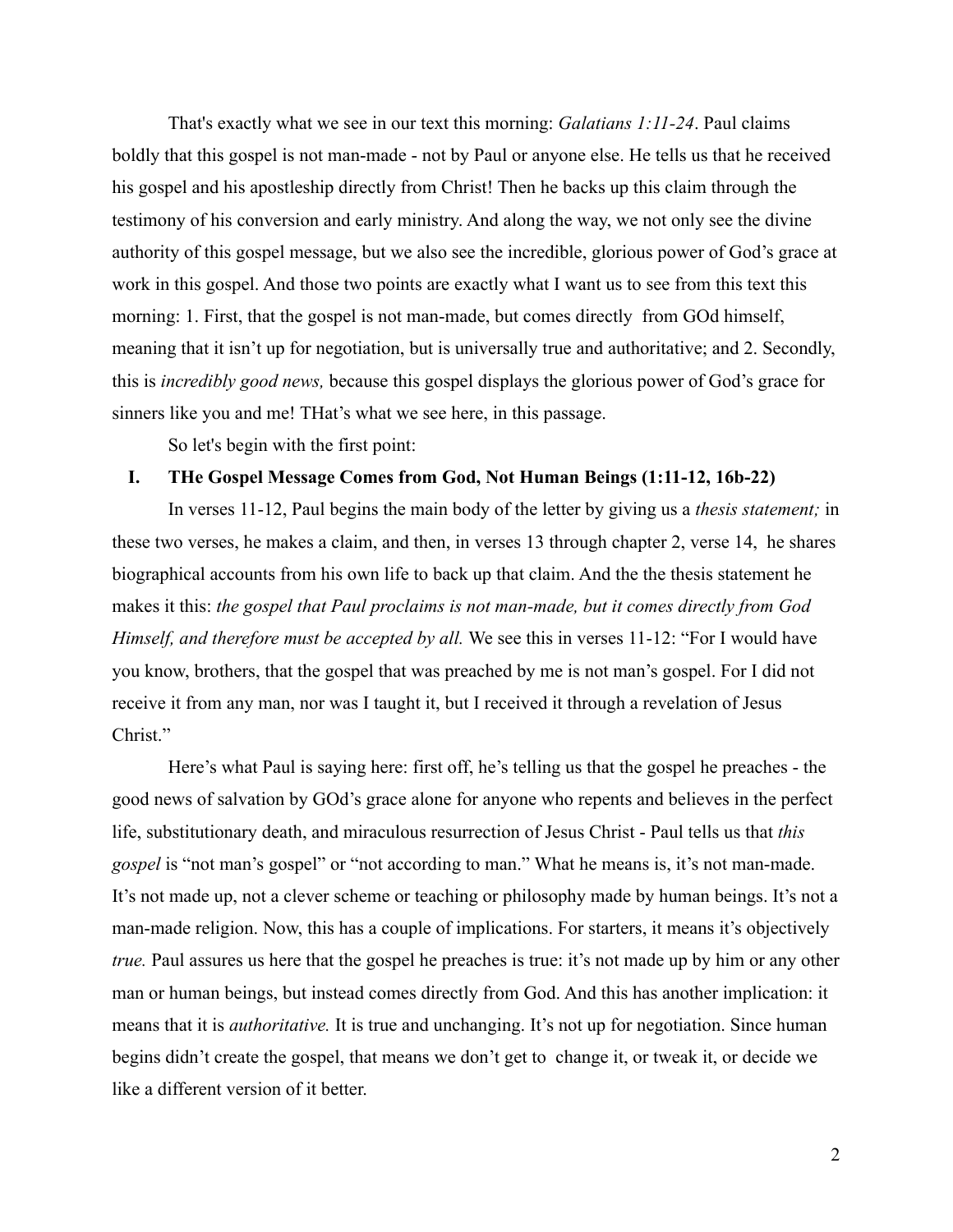But that's exactly what the Galatian churches were being tempted to do. As I've mentioned over the last couple of weeks, Paul wrote this letter to the churches in Galatia because false teachers had come down from a Jerusalem and were preaching Jesus *plus works of the Law* equals salvation; that these non-Jewish believers couldn't just trust in Christ - they needed to become good Jews to be saved as well. They told these Galatian Christians that it wasn't enough to be saved simply by grace through faith in the work of Jesus Christ - they need to obey the Law of Moses, be circumcised, and live under the Old Covenant Law in order to truly be God's people and in order to truly be saved.

But here's the problem: that is *exactly the opposite message* of what Paul had proclaimed to these people when they first heard of Jesus Christ and became believers! So in order to convince the Galatians Christians to listen to them instead of Paul, these false teachers had to undermine Paul's authority. They probably began to say that Paul couldn't be trusted because he wasn't a real apostle. THey probably said something like, "Paul isn't a real apostle! He isn't part of the church leadership in Jerusalem! He's not one of the Twelve Disciples who became the Apostles, like Peter, James, and John! He didn't even know or follow Jesus before Jesus ascended into heaven! So why are you listening to him? He doesn't have any real authority!" Therefore, they would say, Paul's gospel message couldn't be the right one, since he was changing the gospel that he had heard. They probably argued that Paul didn't correctly hear or understand the gospel of Christ as he was taught it, and therefore, could not be trusted as he was teaching it to the Galatians. They would then point to themselves and say, "We're the more trustworthy guides! We come from Jerusalem, after all, where the Apostles are!" These false teachers would have asserted their own authority and their own false gospel by undermining Paul's apostolic authority and Paul's true gospel.

But here in this passage, Paul's counters those arguments and says: *not so fast!* In verse 11, Paul tells us that this gospel isn't man-made, but comes from God. And then, in verse 12, Paul tells us that he himself did not receive the gospel message from any man - he was not taught it the Apostles in Jerusalem, or by any other human being. Now, you and I have all been taught the gospel by human beings, by other flesh-and-blood people. We believe that the gospel is God's message - but we also *received this good news* from other people - maybe your parents, like I did, or from your friend, classmate, or co-worker, or maybe from a gospel tract or Bible or other book someone gave you, or you hear the gospel preached and proclaimed at church. I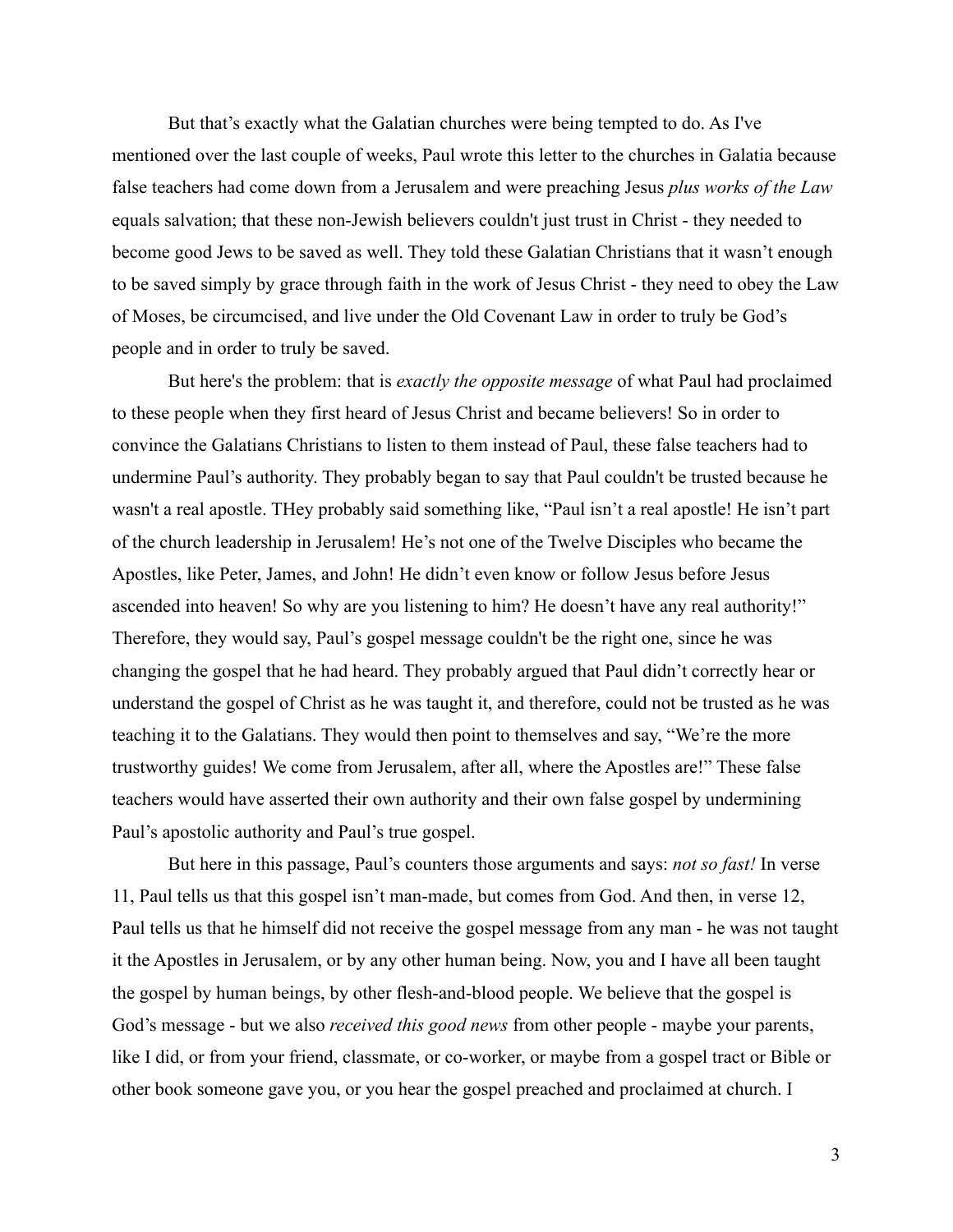would suspect that many of these are true for all of us - that we have received the gospel and been taught it from many different people in our lives! And there's nothing at all wrong with this; this is a good thing, it's how GOd has chosen for his gospel to go forth, through the mission of the church, through the evangelism of His people! THis is the normal way that we receive the gospel - through other people sharing it with us and teaching it to us!

But, this is *not how Paul received the good news of Christ!* He tells us, in verse 12, that he "received it through a revelation of Jesus Christ." THat is, God the Father revealed Jesus Christ directly to Paul while he was traveling on a road. Paul then recounts the story of how God did this, and how it changed his life, through the testimony of his conversion, in verses 13-16. Now, we're going to come back to this testimony and look at it further in point 2. But for now, I simply want us to know why he's sharing his testimony here and how it plays into the larger argument that Paul is making. He's telling us here that he didn't receive the gospel from one of the Apostles, or from a missionary like Barnabas, or from a pastor in a local church, or Christians he knew - no, *Jesus Christ Himself told him the gospel and He was explicitly, personally revealed to Him by God!* He had a direct encounter with the risen Lord Jesus Christ - God revealed Himself to Him and changed His heart, giving him faith in the good news of Jesus Christ! THis means, *Paul knows that his gospel is universally true and authoritative because he got it directly from the source: the Lord Jesus Christ Himself!*

And not only this, but when CHrist was revealed to Paul, he wasn't just converted - he was also *called to be an Apostle, to proclaim this gospel message he received to the Gentiles - to non-Jewish people!* Paul didn't receive this authority to proclaim an authoritatively true gospel from the other apostles - he received it from God directly. We see this in verses 16-22, where Paul tells us that when GOd "was pleased to reveal his Son to me, in order that I might preach him among the Gentiles, I did not immediately consult with anyone; nor did I go up to Jerusalem to those who were apostles before me, but I went away into Arabia, and returned again to Damascus." What Paul tells us here lines up with what Luke tells us in Acts chapter 9. After Paul was converted, he was also *uniquely called by God to be an apostle, to carry the good news of salvation in Christ by grace to faith to all peoples in all the world!* And so, Paul didn't wait around, or go ask for permission from the other Apostles in Jerusalem - he started proclaiming the gospel where he was, in Damascus! As Acts 9:20 tells us: "And *immediately* he proclaimed Jesus in the synagogues, saying, 'He is the Son of God.'" Now, this passage, in Galatians, tells us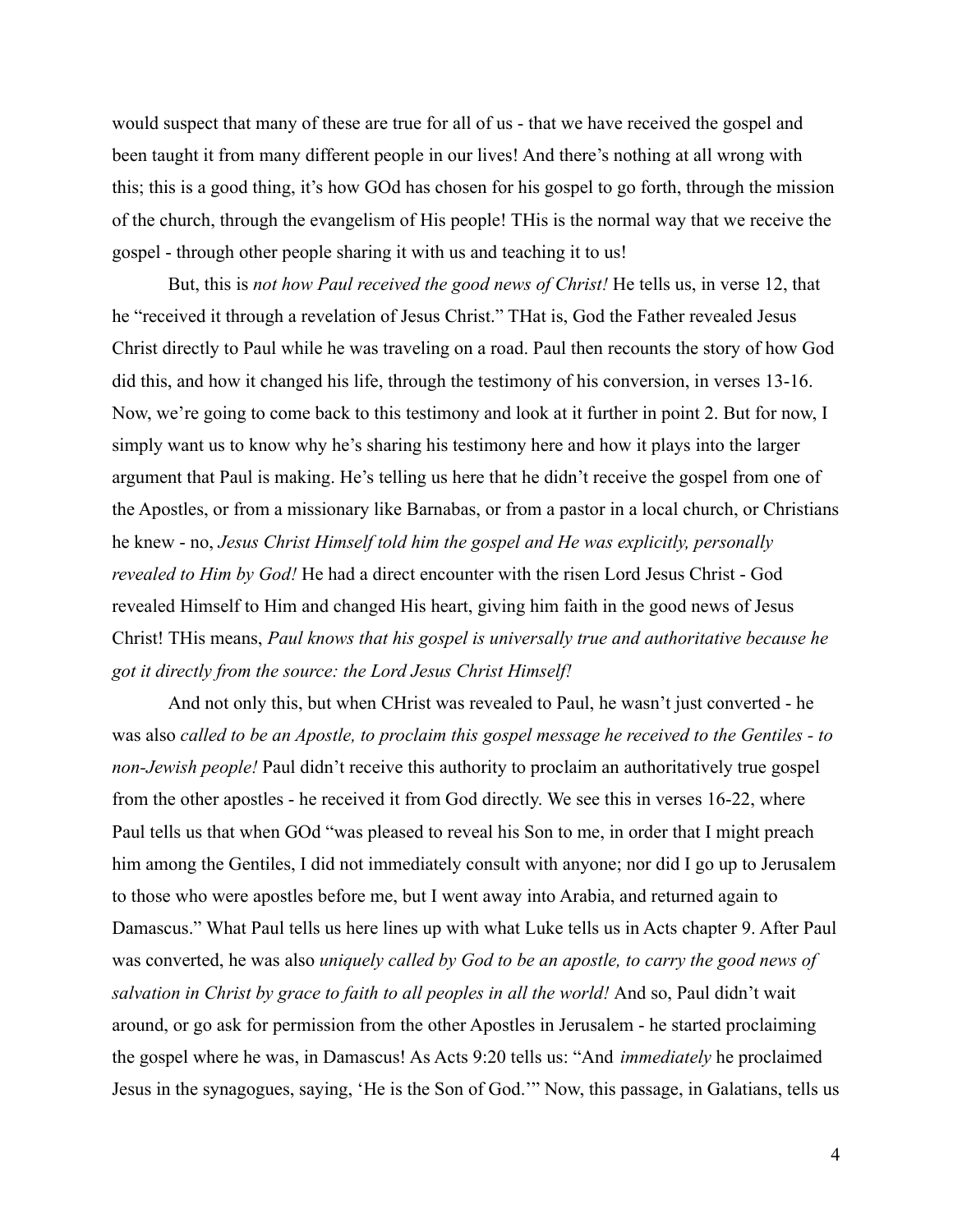another bit of information that Acts 9 leaves out; here Paul tells us that he didn't just stay in Damascus that whole time during his first three years of ministry, but also "went to Arabia." He most likely went to keep preaching the gospel there. NOw, in those days, the word "Arabia" could refer to avery large area, including lands both to the north of Israel, where Damascus was, and to the east, or southeast, of it. But regardless of where exactly he went, he came back to Damascus, and as Acts 9 tells us, he eventually had to flee the city, due to persecution. And then he traveled to Jerusalem, as we see in Acts 9:26-31.

And so, at this point, the false teachers could say, "Ok, see, Paul, we got you! YOu did indeed go up to Jerusalem and meet with the apostles! You learned the gospel from them after all, like we said, meaning you don't have any more authority than we do!" But again, Paul says, "Not so fast!" THis is why he continues giving us an account of his life in *verses 18-22:* " Then after three years I went up to Jerusalem to visit Cephas" that is, Peter, "and remained with him fifteen days. But I saw none of the other apostles except James the Lord's brother. (In what I am writing to you, before God, I do not lie!) Then I went into the regions of Syria and CIlicia. And I was still unknown in person to the churches of Judea that are in Christ."

He tells us that he didn't go up to Jerusalem for *three years* after his conversion, long after he had already began his public gospel ministry, as an Apostle of Jesus Christ. Furthermore, he tells us, that when he *did* go to Jerusalem, he didn't meet with all of the apostles, just two of them: Peter and James. And when he did meet with Peter, it was only for 15 days. Two weeks hardly enough time to receive instruction about the gospel! To be sure, they talked about Christ and spiritual matters together. I mean, this is Paul and Peter we're talking about - they didn't just sit around talking about food, sports, and the weather for 15 days! But this is was much more of a meeting between two peers, getting better acquainted with each other, rather than paul coming to be trained by the apostles and receive gospel instruction from them. No, Paul assures us - he received the gospel and his apostolic calling *directly from God through a revelation of Christ.* He is on the same, authoritative level as the other apostles Therefore, the Galatians - and that means us, today, too - can trust that Paul's gospel is the only gospel: because it came not from Paul, but from Christ Jesus Himself.

Now, this has several applications for us today. *First off,* this should greater confidence in the truth of the Scriptures. The Bible is God's GOd's Word; He wrote it by inspiring men such as Paul, and the other Apostles, who saw the risen Christ firsthand and received the true, pure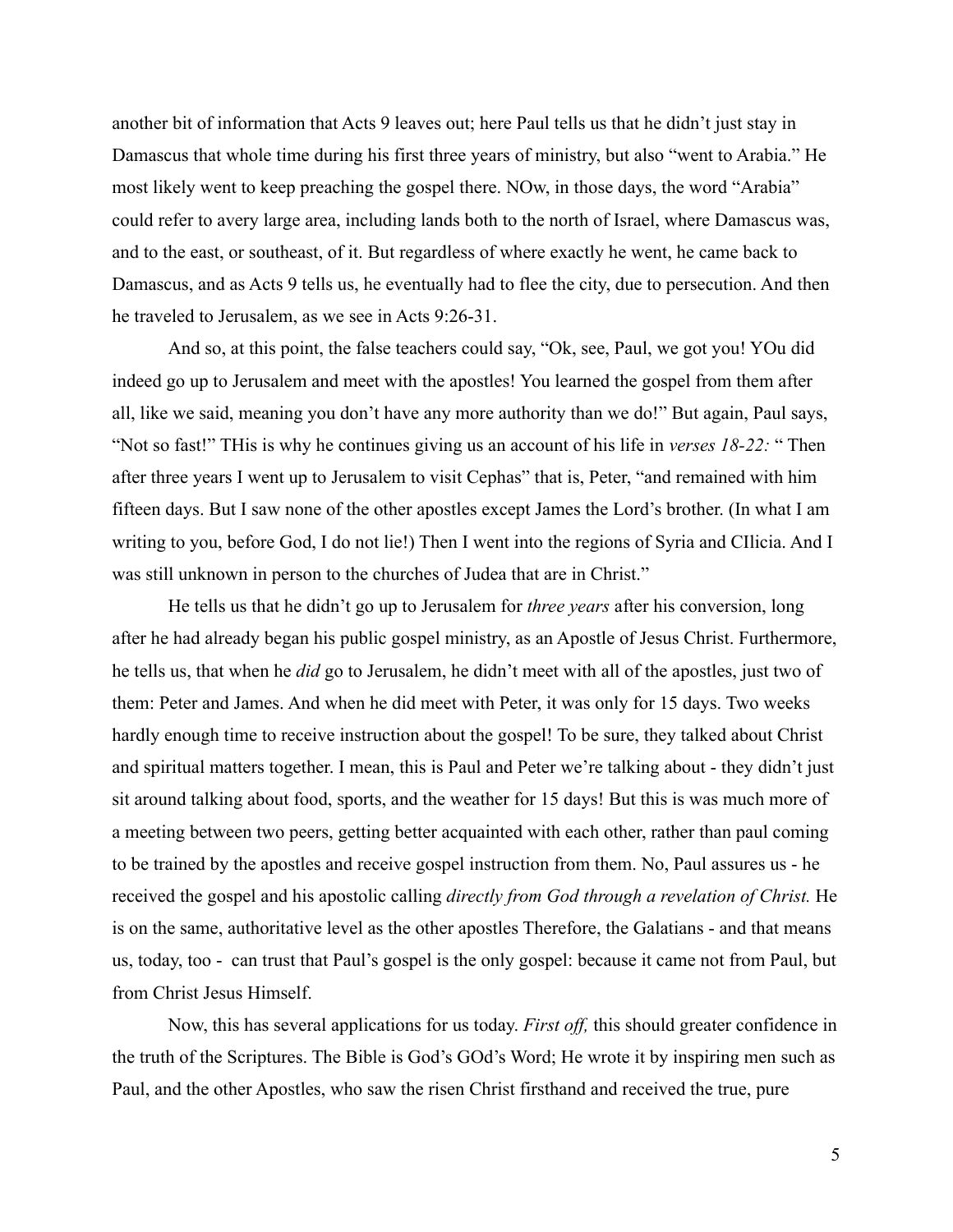gospel directly from Him. Therefore, their teachings are trustworthy and true, even authoritative, because they come not ultimately from themselves but God. Therefore, let us have confidence in the truth of our Bible and devote ourselves to reading, studying, and understanding them.

Secondly, this means we can have greater confidence in the truth of the gospel that the Bible teaches us. This gospel isn't a hoax. It's not made up charlatans trying to get a cult following. The gospel really is a *sure hope of salvation to all who believe!* And it is our *only hope.*

THerefore, thirdly, we should not be ashamed of the gospel, but must preach it boldly. We can't change the gospel message to make it more modern, more relevant, more attractive, more inclusive, or less offensive. As you go and share the gospel with your friends and family members, there are going to be moments where you're afraid to share the full truth. YOu might shy away from proclaiming it boldly. YOu might be tempted to soften the blow, and tell them they're ok, as long as they mean well. Or you might be tempted to just not say anything at all, even though you know that person isn't a believer, simply because you don't want to hurt or offend them, you don't want to make them mad and angry, you don't want to risk your relationship with them. But that's not loving them, is it?. THere's only one gospel that saves - the good news of salvation for all who repent and believe in the life, death, and resurrection of Jesus Christ for our sins! We should not feel any shame or embarrassment when we proclaim the gospel to unbelievers and call them to repent and believe in our message as the only true way to know GOd and be saved from Hell - because it isn't ultimately our message, but *GOd's message.* YOu're not arrogant when you tell people that they have to believe in Christ, like you do, as the only way for them to know God and be saved. That's not arrogant, because you and I didn't come up with that message - God did. It's God's message. And that makes it objectively true and universally authoritative. THerefore, let's go forth and proclaim the gospel to anyone and everyone we know, in our homes, our neighborhoods, our work places - with all our friends and family members!

And we can do so with confidence because not only is this message true and authoritative, but it is also *gloriously good news!* And this is because *the gospel proclaims the good news of GOd's powerful grace.*

## **II. The Gospel Proclaims the Power of God's Glorious Grace (1:13-16a, 23-24)**

6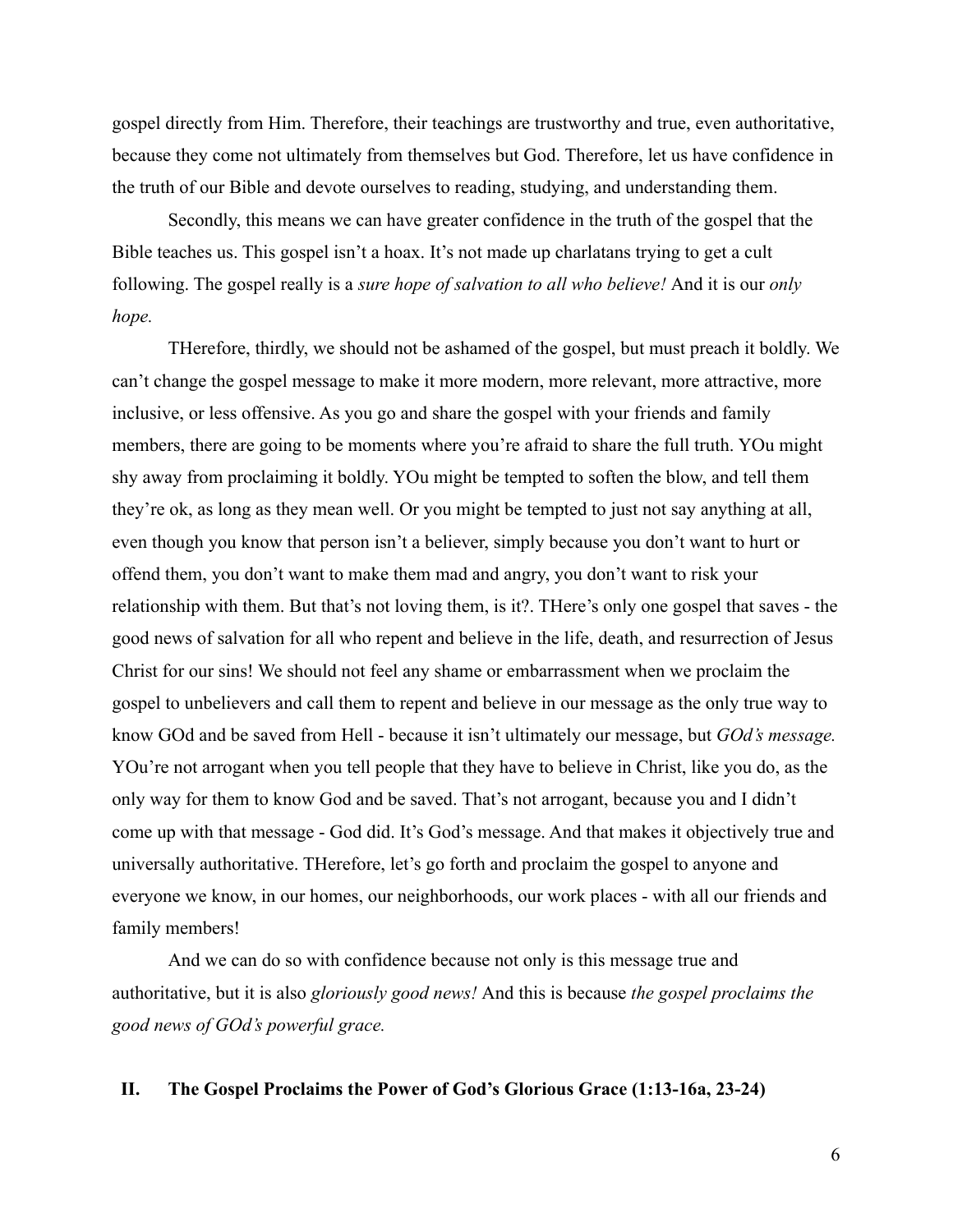We see this in the story of Paul's conversion - of his testimony, the story of how GOd powerfully worked out his grace in Paul's life through the gospel of Christ. And this is the same gospel, and the same glorious grace of God, at work in our lives today.

Paul begins his testimony in verses 13-14, telling us *what his life looked like before God's grace broke into his life.* We read: "For you have heard of my former life in Judaism, how I persecuted the church of God violently and tried to destroy it." We are all sinners. We all have personal histories filled with sins and deep, dark regrets. And Paul is no different. He actually *persecuted the church!* He imprison Christians for believing in Christ, participated in executions, and even made it his aim to *destroy* the entire church of Christ! No matter how much you and I have sinned in our lives, its hard to compete with the grievous record of Paul. But even though his life was marred by grievous, terrible sins, he didn't see it that way at the time - he justified them all, as part of his legalistic, Pharisaical self-righteousness! He continues: "And I was advancing in Judaism beyond many of my own age among my people, so extremely zealous was I for the traditions of my fathers." Paul zealously kept thethe traditions of the elders and Pharisees - legalistic measures that claimed to keep the Law of Moses in the Old Testament, but actually changed it, and went beyond it, teachings instead the traditions and laws of men. But Paul genuinely believed, before his conversion, that this was the good and godly thing to do! He believed he was obeying God. He was so zealous to glorify God, that he began persecuting the Christian church. He probably thought of himself as a contemporary Phineas - the Levite from **Numbers 25:1-11**, who killed an Israelite for breaking the Law of Moses, and was commended by God for his zeal. Paul was convinced that he was keeping the Law and glorifying God by opposing Christ and his church.

The point is striking. On the one hand, Paul is saying, if anyone could boast of keeping the Law and being righteous by it, it was Paul! As he says in *Phil. 3:4-6:* "If anyone else thinks he has reason for confidence in the flesh, I have more: circumcised on the eighth day, of the people of Israel, of the tribe of Benjamin, a Hebrew of Hebrews; as to the Law, a Pharisee; as to zeal, a persecutor of the church; as to righteousness under the Law blameless." He was a legalist of legalist. On the other hand, he was a hardened sinner opposing God, rejecting Christ in unbelief, and persecuting Christ's people. What could possibly change such a man? Such a legalistic, self-righteous Pharisee? Such a hardened, unbelieving sinner? Nothing - save divine intervention!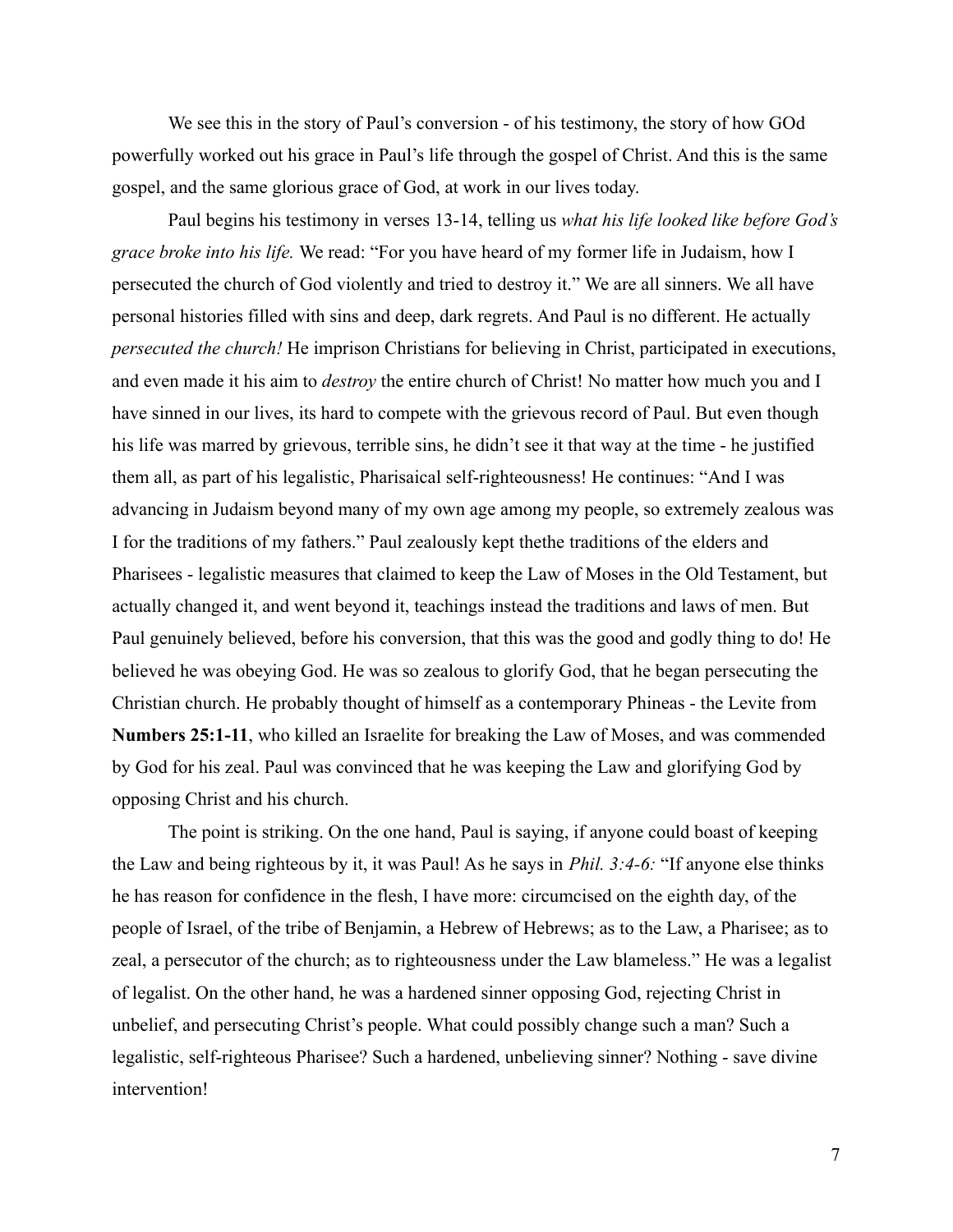And thankfully, that's exactly what happened! GOd stepped in to Paul's life - and he *wrecked it, turning it completely upside-down by his overwhelmingly powerful grace!* We see this in verses 15-16a: "But when he who had set me apart before I was born, and who called me by his grace, was pleased to reveal His Son to me..." Paul is referring to the story of his conversion on the Damascus road - which we see in Acts 9:1-19. God stepped in and miraculously revealed Jesus Christ to Paul; in that moment, the futility of Paul's legalistic self-righteousness and misguided religious zeal was exposed to him. He was confronted directly by Christ, being forced to acknowledge that Jesus truly is Lord - the risen Messiah and savior! Christ appeared and made it clear, beyond all doubt, that the gospel is true. And Paul tells us here that this was *all of grace.* Paul says that this was the work of "he who had set me apart before I was born." That is, he's recognizing that God Himself revealed Christ to him *purely because He chose to have mercy on Paul!* He chose to do so *before Paul was born -* just like all of us who are Christians, GOd chose to save you *before the foundations of the earth* (Eph. 1:4)! God didn't choose to save Paul because of his legalistic self-righteousness, or anything He did. No, it was all of grace; as he says, God "called me by His grace." Nor could Paul's misguided zeal and stubborn unbelief stop God from overwhelming and converting Paul, changing his heart and giving him faith! No - it's all of grace! *Conversion is the work of God. Salvation is the work of God - from beginning to end!* It's not about us at all. IT's about God's grace. And we see that here even in God's pursuit of Paul. And as the grace of CHrist's gospel broke into Paul's life, it radically changed it. We see this clearly in verses 22-23: "And I was still unknown in person to the church of Judea that are in Christ. They only were hearing it said, "He who used to persecute us is now preaching the faith he once tried to destroy." Paul went from persecutor to preacher! Sinner to saved! What could produce such a radical change in someone's life! ONly the powerful work of God's grace! And since GOd's grace was so evident, it lead to God's glory: "And the glorified God because of me."

THis reminds us of the power of testimony. In particular, of the importance of sharing our testimonies in a way in which we recognize God's grace at work, not our own moral effort. All of us who are believers in Christ this morning have a testimony: a personal story of how God revealed Christ to our hearts through faith, and how we experienced the powerful work of His grace in us! For some of us, our testimonies highlight God's grace by showing how He placed us in Christian homes, and allowed us to grow up in churches where we heard the gospel preached so that we believed early on, by God's grace. For others of us, we can identify with Paul: perhaps